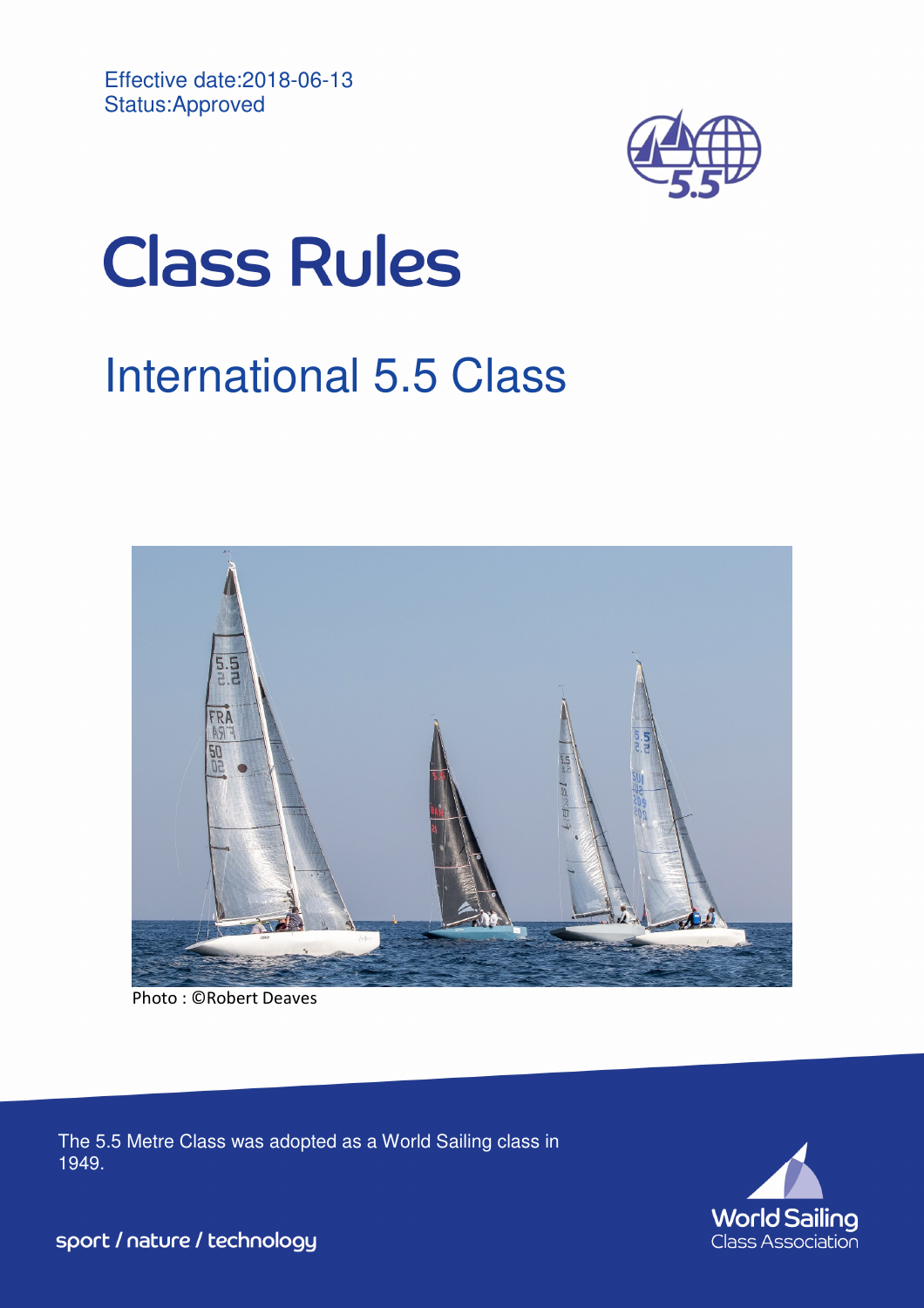# **Introduction**

The intention of the 5.5m Rule is, to provide racing at the highest level of yacht development at affordable expense within the limits of these rules. The construction of the hull, the spars, the sails and its rating are controlled by these rules.

When considering anything in connection with the boat, its sails, equipment, or the involvement of any material, you can assume it being legal, unless it is specified as being prohibited in these rules

In these rules, the word "shall" is mandatory and "may" or "can" are permissive.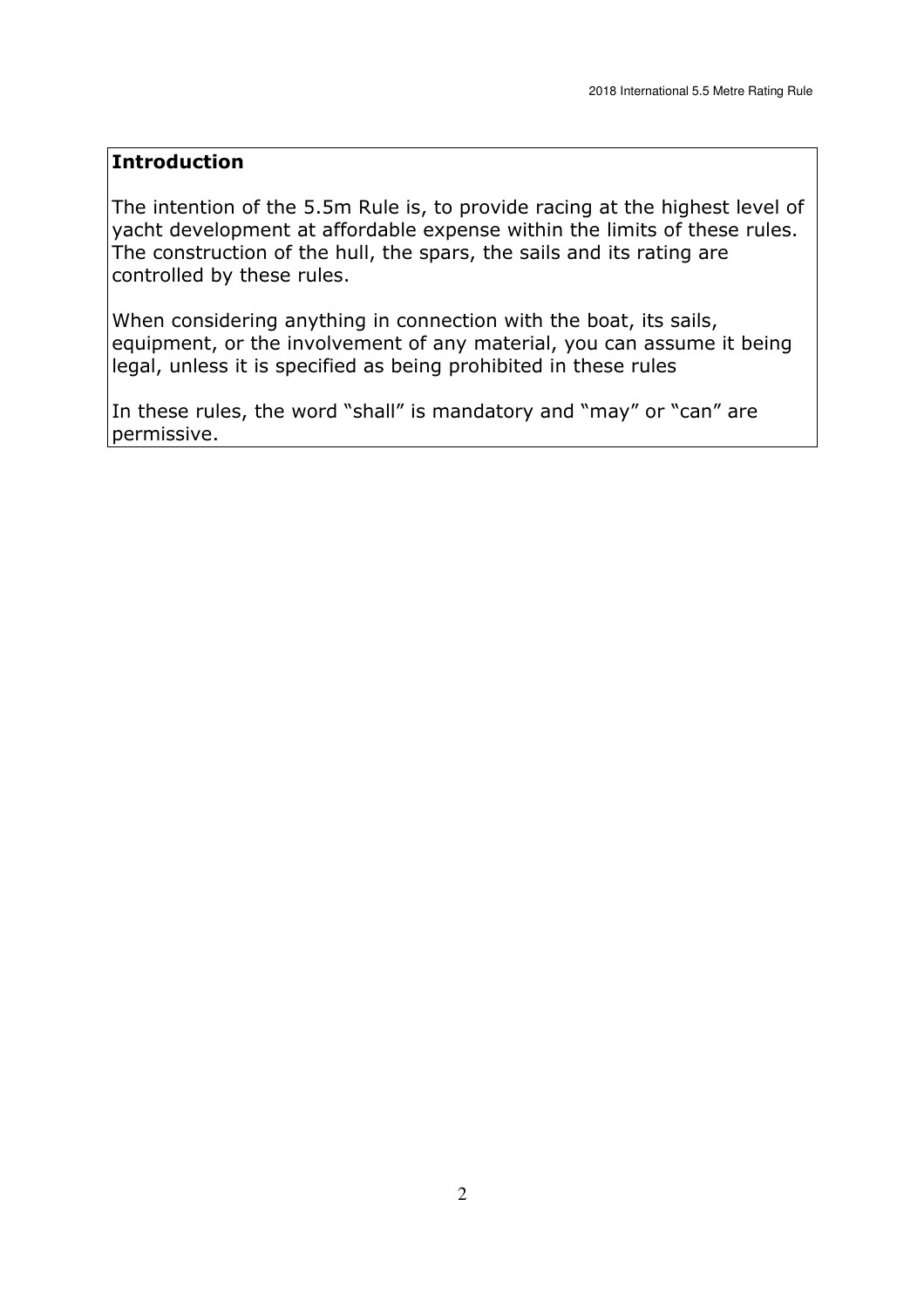# **CONTENTS**

| 1              |                                                      |  |  |
|----------------|------------------------------------------------------|--|--|
| $\overline{2}$ |                                                      |  |  |
| 3              |                                                      |  |  |
| 4              |                                                      |  |  |
| 5              |                                                      |  |  |
| 6              |                                                      |  |  |
| 7              |                                                      |  |  |
| 8              |                                                      |  |  |
| 9              |                                                      |  |  |
| 10             |                                                      |  |  |
| 11             |                                                      |  |  |
| 12             |                                                      |  |  |
| 13             |                                                      |  |  |
| 14             |                                                      |  |  |
| 15             |                                                      |  |  |
| 16             |                                                      |  |  |
| 17             |                                                      |  |  |
| 18             |                                                      |  |  |
| 19             |                                                      |  |  |
| 20             |                                                      |  |  |
| 21             |                                                      |  |  |
| 22             |                                                      |  |  |
| 23             |                                                      |  |  |
| 24             |                                                      |  |  |
| 25             |                                                      |  |  |
| 26             | Obligations of Owner Respecting Certificate 17       |  |  |
| 27             |                                                      |  |  |
| 28             |                                                      |  |  |
| 29             | Weight and stowage of equipment to be carried 18     |  |  |
| 30             | Prohibitions                                         |  |  |
| 31             |                                                      |  |  |
| 32             | <b>Electrics and Electricals</b>                     |  |  |
| 33             | Definition of Boat: Classic, Evolution and Modern 19 |  |  |
| 34             |                                                      |  |  |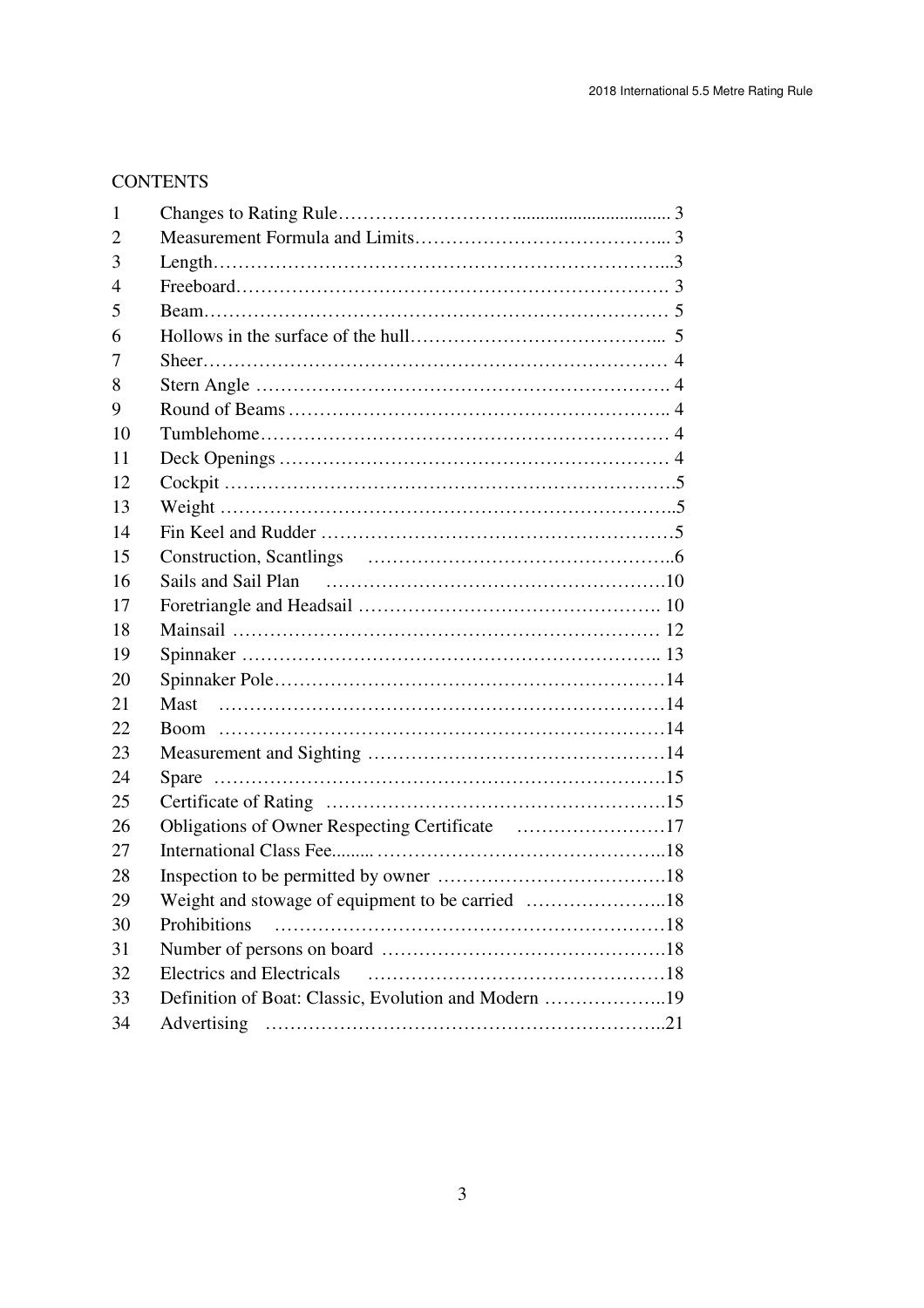# **1. CHANGES TO RATING RULE**

 At least one year's notice of any change to these rules shall be given and favourably seconded by a simple majority of the class members present at the AGM or during a referendum distributed by the class.

# **2. MEASUREMENT FORMULA AND LIMITS**

2.1.



- Where:  $L = Length for rating (rule 3)$ <br> $S = Measured said area (rule$ 
	- $=$  Measured sail area (rule 16)
	- $D =$  Displacement in cubic metres. This shall be taken as the weight (kg) when the yacht is first measured or when it is re-weighed for subsequent revalidations, divided by 1025.
- 2.2. The following limits shall apply:

| (rule 14) |
|-----------|
|           |
|           |
|           |
|           |
| (rule 16) |
|           |
|           |

2.3. All measurements shall be taken in metres to three places of decimals.

# **3. LENGTH**

- 3.1 L in the formula is: the length measured at a height of 82.5mm above the waterline (LWL) plus the bow girth difference plus one-third of the stern girth difference.
- 3.2 The bow girth difference is taken at the forward end of the measured length, and is the bow girth to points 275mm above L, minus 550mm.
- 3.3 The stern girth difference is taken at the aft end of the measured length, and is the stern girth from the top of the covering board (sheerline) on each side, minus twice the vertical height at the side of the yacht at this point.
- 3.4 For the purpose of calculating the rating, the bow girth difference shall not be less than 165mm; and the stern girth difference divided by 3 shall not be less than 234mm.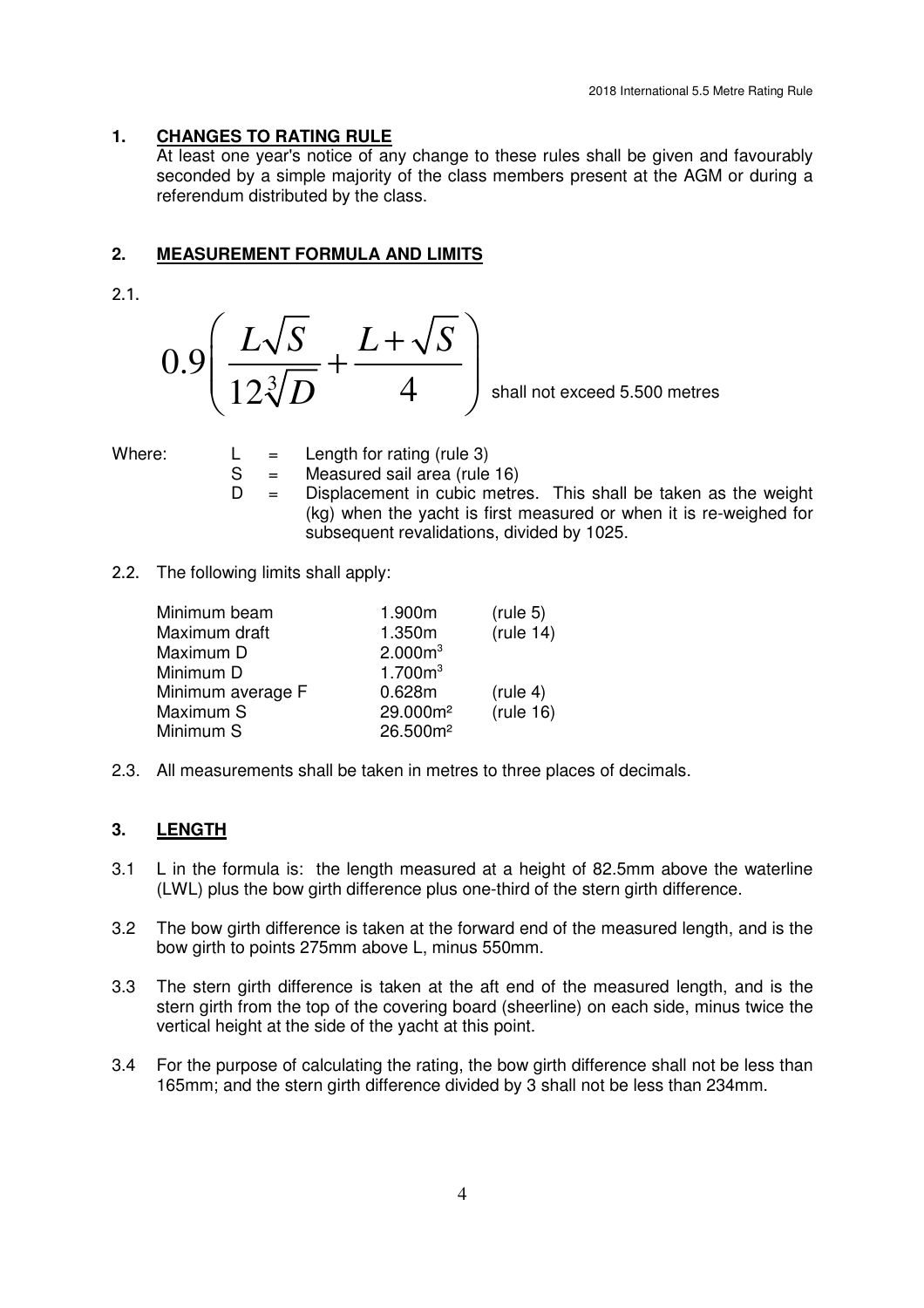# **4. FREEBOARD**

 Freeboard shall be measured at the fore and aft girth stations, and midway between those stations. The average of these freeboards shall not be less than 628mm. The actual freeboard measured midway between the fore and aft girth stations shall not be less than 560mm.

# **5. BEAM**

 The beam shall be measured at half height of freeboard. The maximum beam shall be not less than 1.900m.

# **6. HOLLOWS IN THE SURFACE OF THE HULL**

 Hollows are not permitted in the surface of hull above the waterline. Bilge pump discharge openings and traveller sump drains shall not be considered hollows in the surface of the hull.

# **7. SHEER**

The sheer shall be a fair continuous curve.

# **8. STERN ANGLE**

 The angle of the aft profile of the hull with the waterline shall not be less than 1 in 5½. This shall be checked with the yacht in measurement trim.

# **9. ROUND OF BEAMS**

The deck camber shall not exceed 7mm in 305mm length.

#### **10. TUMBLEHOME**

10.1 The tumblehome on each side shall not exceed two per cent of the maximum beam of the yacht as defined in rule 5. When the tumblehome of the side of the yacht exceeds the amount allowed, three times the excess shall be added to the rating. The deck edge radius shall not exceed 40mm.



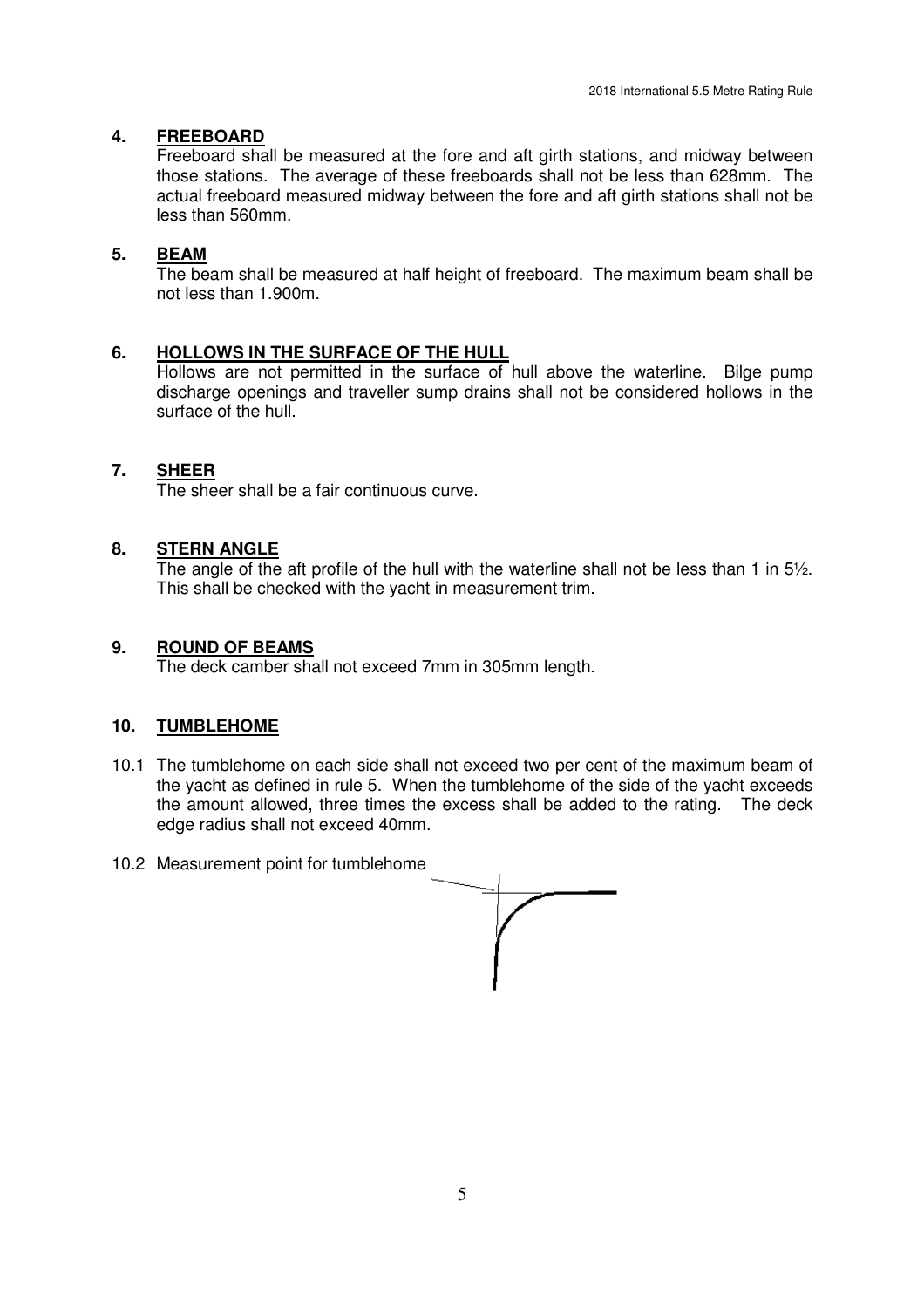# **11. DECK OPENINGS**

 The total area of deck openings shall not exceed 2.25 square metres. The breadth of side decks shall not be less than 350mm measured from the sheerline to the deck and cockpit measurement line.



#### **12. COCKPIT**

 The aft end of the cockpit or any deck opening shall not be carried aft of 1750mm forward of the after  $L_1$  mark. If a spinnaker chute is used it shall exit into the cockpit and the cockpit shall be self-draining.

# **13. WEIGHT**

- 13.1 The yacht shall be weighed before her first Certificate of Rating is granted. The weight shall be stated on the certificate. The weight and position of all inside ballast shall be noted.
- 13.2 The yacht shall be re-weighed before a new Certificate of Rating is issued.
- 13.3 When re-measurement is required owing to an alteration to the keel, or to the weight or fore and aft position of inside ballast, the yacht shall be re-weighed and re-sighted.
- 13.4 The volume of displacement shall be correct for salt water of specific gravity of 1.025.

#### **14. FIN KEEL AND RUDDER**

14.1 The keel, including ballast, shall be of the single fixed fin type.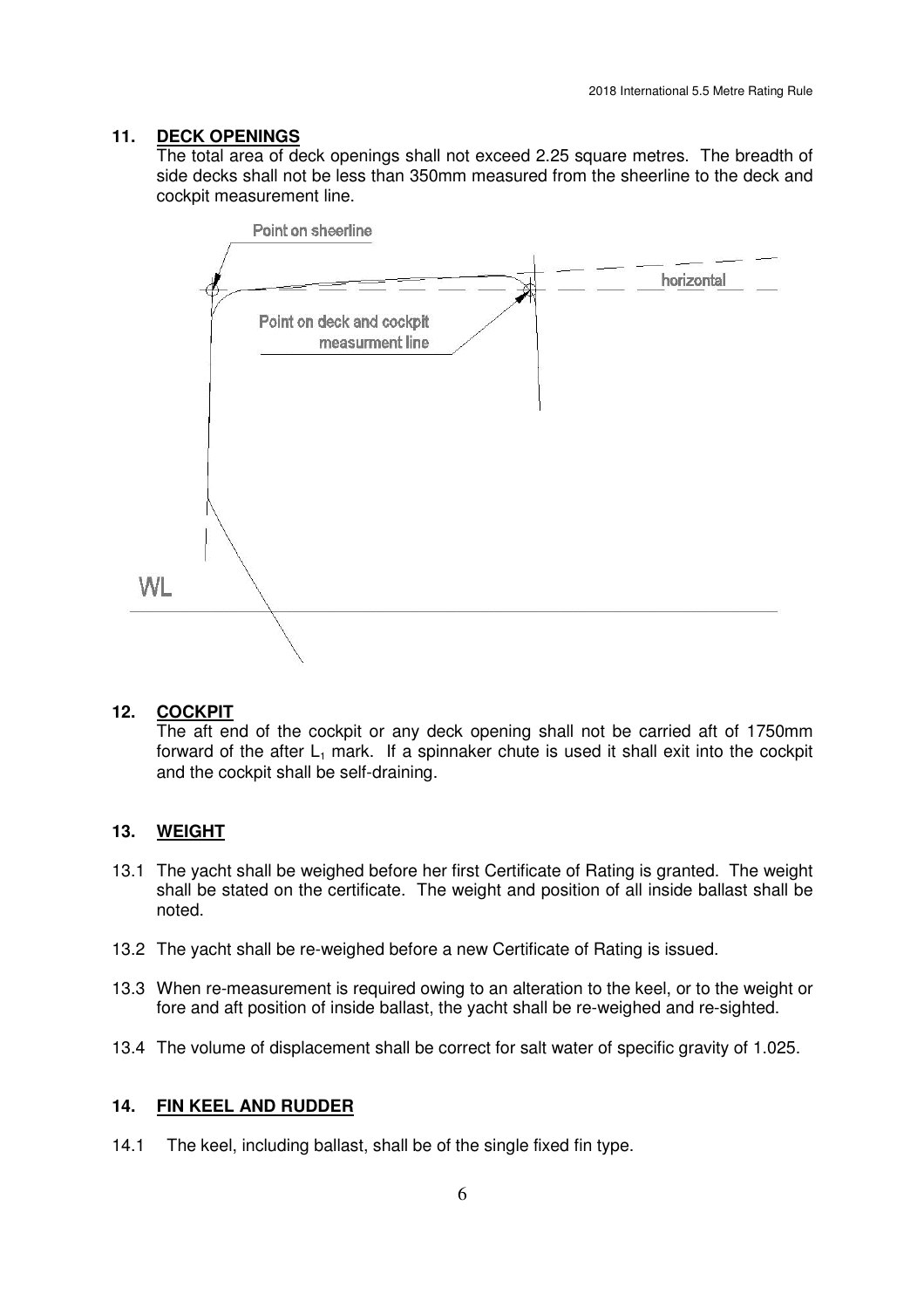- 14.2 The keel may be hollow, except that the ballast keel shall be solid. Apertures in the keel are prohibited.
- 14.3 Ballast shall be of lead.
- 14.4 The fin-keel shall have a vertical or raked section not less than 150mm wide, from its upper level (junction with the hull) to the level 1000 mm below the waterline, and the width shall not exceed 350 mm.
- 14.5 Not more than two rudders are permitted. They shall be solid and each shall pivot on one axis only.
- 14.6 When two rudders are fitted, one shall be fitted to the aft edge of the keel. The other shall be separate and may have a skeg. The lower edges of the rudders shall not extend below the maximum permitted draft at any angle of helm.
- 14.7 If a rudder is fitted to the aft edge of the keel, the aft edge of the keel shall be straight and formed to receive the forward edge of the rudder throughout and extend from the underside of the hull to not less than 80% of the boat's maximum draft.
- 14.8 No centreboard or other keel, fin or similar contrivance, except as permitted above, is permitted on the underwater part of the hull.
- 14.9 The centre of the rudder stock shall not be aft of the aft L mark.
- 14.10 If the rudder extends aft of the aft  $L_1$  mark (measured at right angles to the underside of the counter) its thickness shall nowhere exceed 90mm.
- 14.11 The thickness of the rudder shall not exceed 175mm.
- 14.12 The rudders shall be in the deepest position when the draught is measured.

# **15. CONSTRUCTION**

#### 15.1 General

- 15.1.1 International 5.5 Metre yachts shall from 1st January 1997 be constructed according to these rules, approved construction drawings and an approved `International 5.5 Metre Building Form'. The approval shall be given by an appropriate international measurer appointed by World Sailing in consultation with the International Class Association.
- 15.1.2 During the construction of the yacht a surveyor shall check that the scantlings and the weight distribution approved in the Building Form have been observed. The survey shall be done by the same international measurer appointed by World Sailing.

# 15.2 Plan approval

 Prior to commencement of the construction of a new yacht a completed Building Form together with appropriate construction drawings and material specifications shall be submitted to the international measurer for approval to enable confirmation of the design weight. Commencement of construction prior to approval shall be at the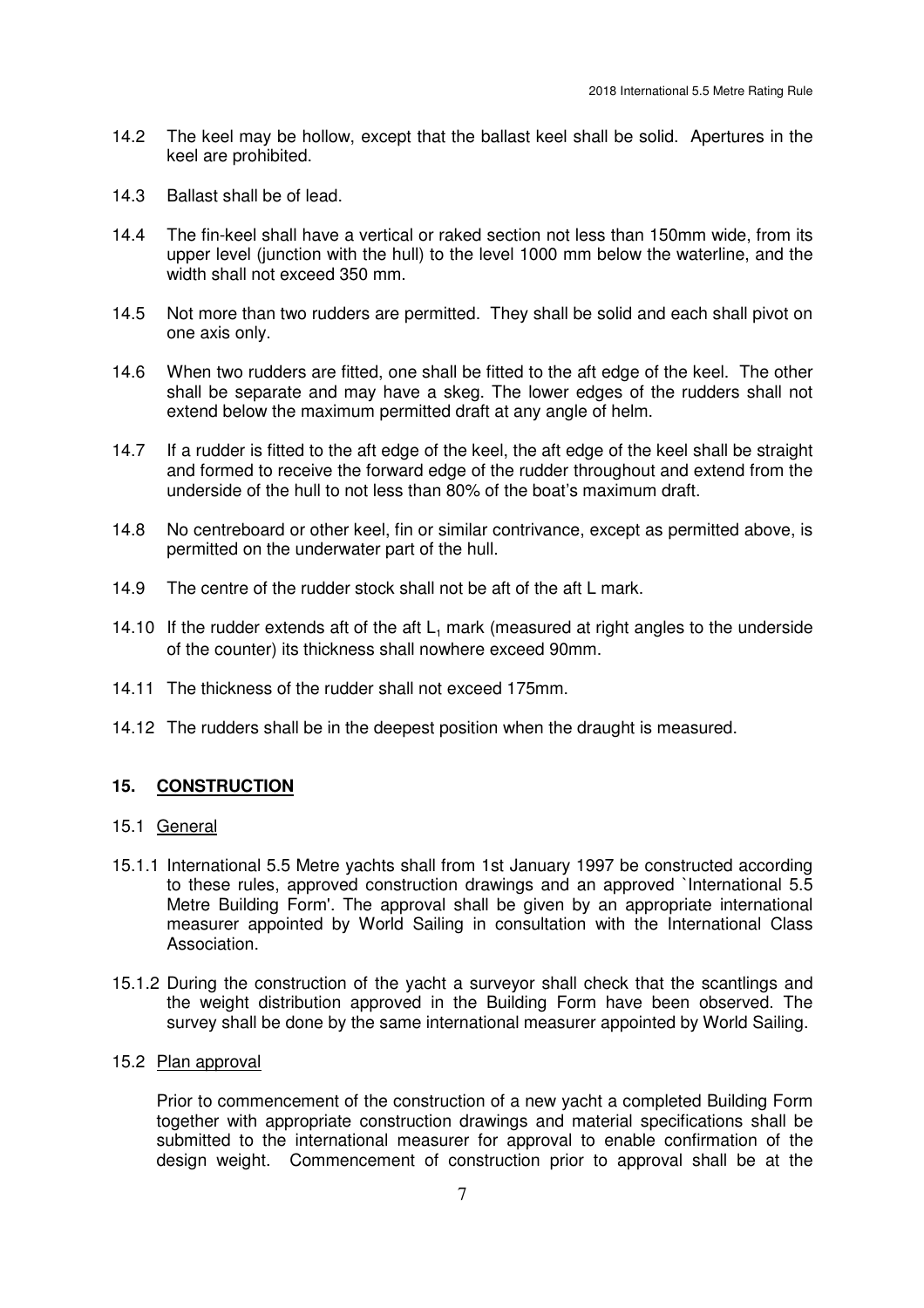owners risk. On approval signed copies of the Building Form shall be distributed as follows :

- Three copies to the owners representative.
- One copy to be retained in the class files.

#### 15.3 Fees for plan approval and survey

 The fee for plan approval shall be decided by the Class Association and paid before the approved Building Form is issued by the international measurer. The fee for survey shall be decided by the Class Association and paid before the Rating Certificate is issued.

#### 15.4 Responsibility of designer and builder

 Compliance with the following requirements does not ensure that a yacht is of adequate strength. The construction and structure of the yacht is the responsibility of the owner, the designer and the builder. The only purpose of the design approval and the Building Form is to ensure compliance with the requirements in this rule.

#### 15.5 Scantlings

The following minimum weights of various parts of the yacht are required for a yacht to pass both plan approval and final weight check :

- 15.5.1 The weight of the hull panel, including hull stiffeners, divided by the hull panel area shall be at least 9.5kg/m<sup>2</sup>. Stiffeners such as defined in 15.5.3, 15.5.4 and 15.5.5 shall not be taken into account for this calculation. Nowhere in the hull shall the panel have a surface weight of less than 5.5 kg/m<sup>2</sup>.
- 15.5.2 The weight of the deck panel shall be at least  $7.5 \text{kg/m}^2$ .
- 15.5.3 The bottom panel in way of the keel has to be a single construction with a minimum thickness of 20mm. This area is situated for 1/3 LOA amidships and shall have a minimum width of 200mm.
- 15.5.4 The floors within 1/3 LOA amidships shall have a minimum length of 800mm and a spacing of not more than 300mm. These floors shall have a minimum weight of 2.7kg/m. A different construction with the same minimum weight and weight distribution can also be allowed. The weight of the cockpit sole or its stiffeners shall not be included in the weight of these floors.
- 15.5.5 A bulkhead shall be fitted at both the forward and aft end of the cockpit. Each bulkhead shall create a watertight compartment forward or aft respectively, except for openings for control lines which shall be as small as practicable and not more than 150mm below the deck. The total area of these holes after installation of any fittings but without control lines installed shall not exceed 3cm<sup>2</sup> in each bulkhead. Any hatches fitted shall maintain the watertight integrity of the bulkhead. Each bulkhead without closing hatch shall weigh not less than 6.5kg."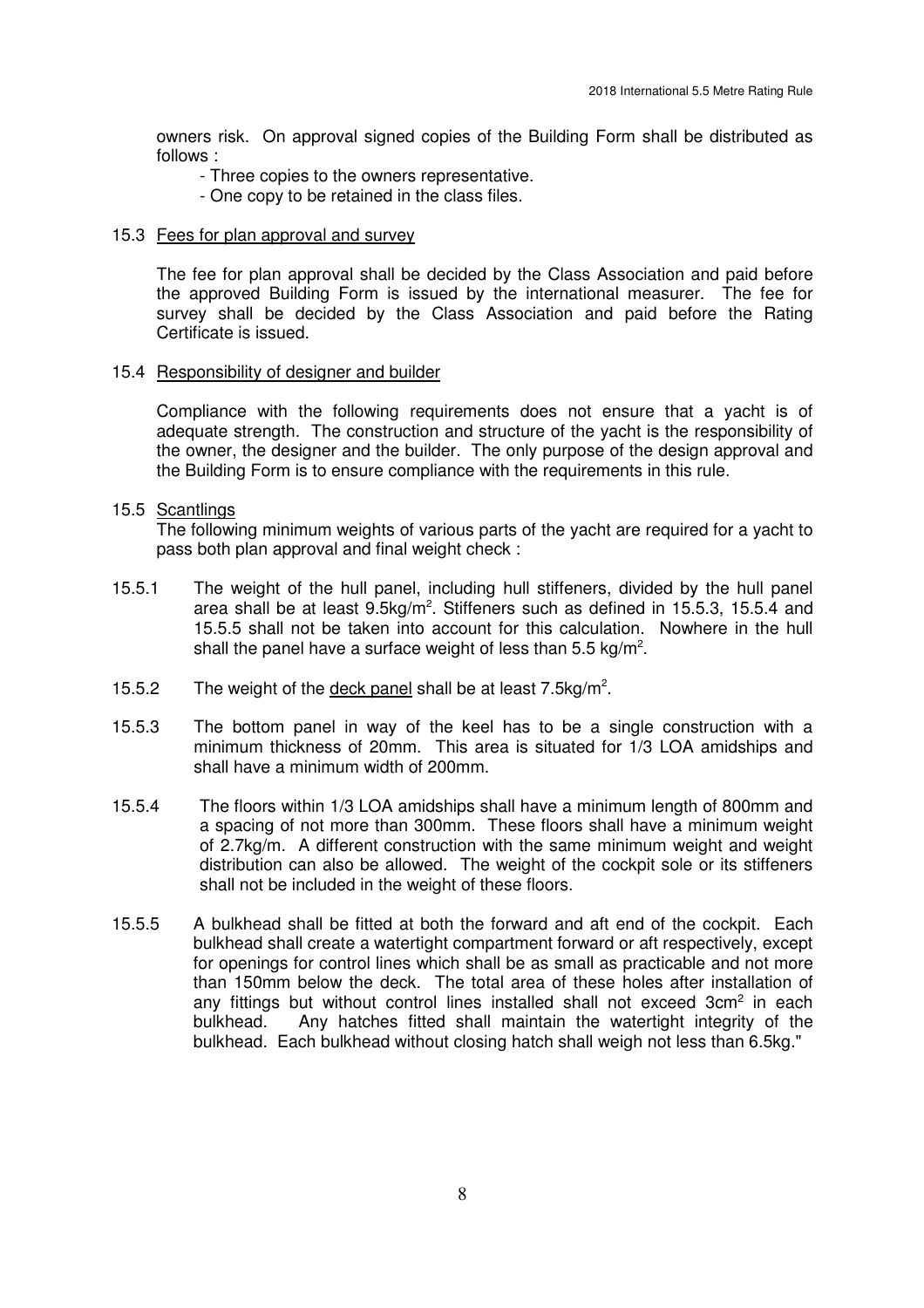

15.5.6 The two watertight bulkheads specified above may be replaced by a watertight cockpit. In this case the cockpit sole shall be above L1 level and the cockpit shall have at least two self-bailers. Openings for control lines shall meet the above requirements and any hatches shall maintain the watertight integrity of the cockpit. The weight of each bulkhead, including the weight of the adjacent ring frame if fitted, shall be not less than 6.5kg.



#### 15.6 Materials

 The materials permitted for the construction of hull and deck panels, floors and other stiffeners in hull and deck are as follows:

#### 15.6.1 Fibre reinforcements

 Only glassfibres of type E, R and S are permitted. Reinforcements of higher specific modulus are prohibited.

#### 15.6.2 Resin Only polyester, vinylester and epoxy resin are permitted as are all bonding compounds.

15.6.3 Wood Wood of any species is permitted.

#### 15.6.4 Fastenings

 Only commercially available fastenings are permitted. The weights of the fastenings shall be additional to the above defined minimum weights of structures.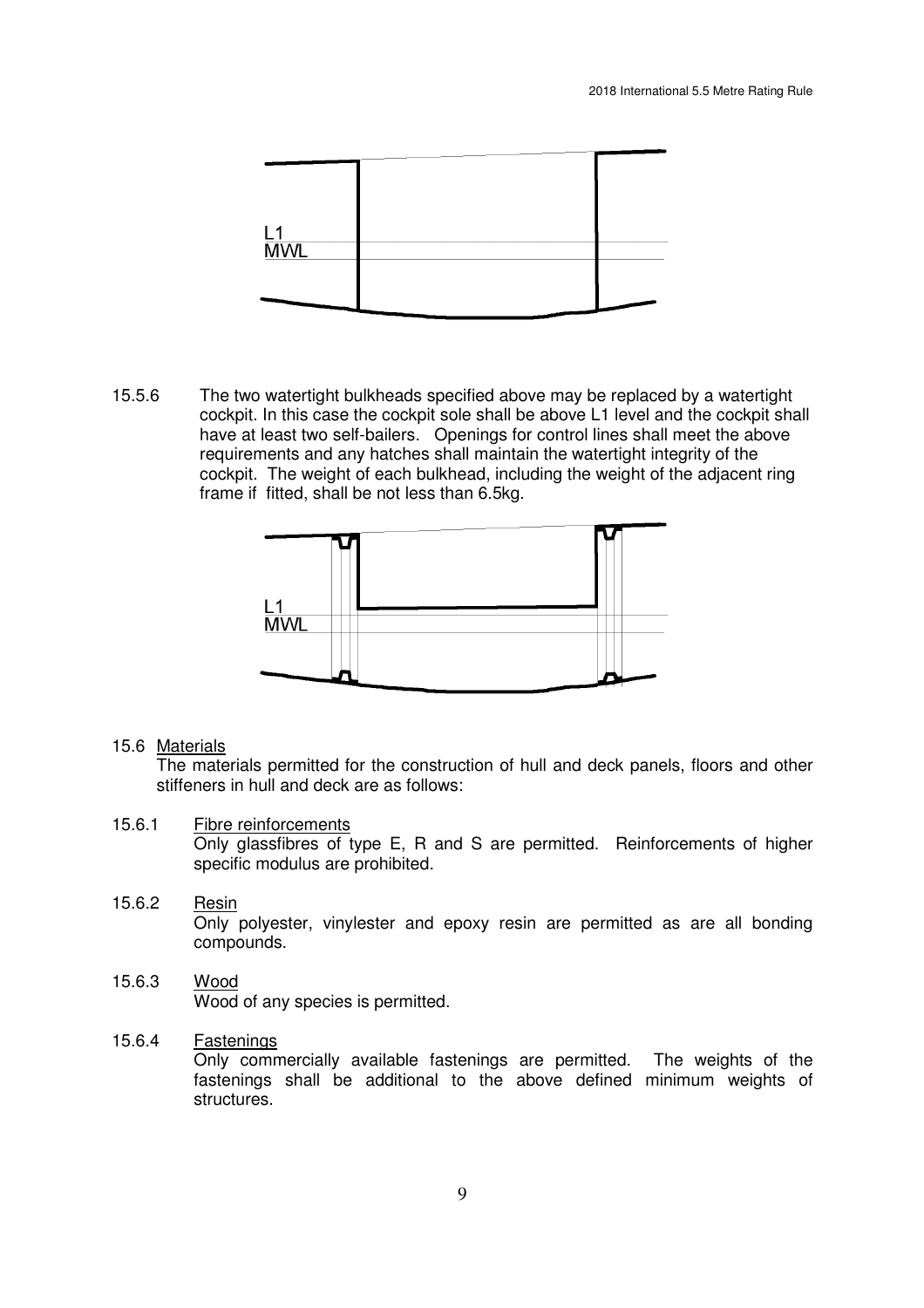- 15.6.5 Keel bolts Shall be of stainless steel, bronze or monel. The total section area of the keel bolts shall be not less than  $1400$  mm<sup>2</sup>.
- 15.6.6 Core Material The nominal density of any core material shall be at least 80 kg/m3. All types of honeycomb cores are prohibited.
- 15.6.7 Aluminium Aluminium of any grade is permitted.

#### 15.7 Weight of keel, ballast and rudder

- 15.7.1 The maximum weight of the keel and internal ballast is 70% of the yachts total weight as defined in rule 13.
- 15.7.2 The amount and position of internal ballast in the yacht shall be recorded on the Certificate of Rating.

#### 15.8 Survey of Construction

- 15.8.1 It is the purpose of the survey to check that the scantlings and the weight distribution approved in the `5.5m Building Form' have been observed.
- 15.8.2 The builder shall supply the surveyor with a sample of the hull laminate not smaller than 40mm in diameter and taken from the hull of the yacht. He shall also supply him with a sample of the deck laminate not smaller than 40mm in diameter taken from the deck of the yacht, and a sample from the keel area 20mm in diameter. These samples shall be retained with the yachts records.
- 15.8.3 The minimum number of visits during the construction of the yacht shall be three. They shall be signed off and dated into the Building Form. One visit shall take place when the deck is to be fitted to the hull and one when the keel is ready to be fastened to the hull. The keel shall be weighed and its weight recorded.
- 15.8.4 On completion of the construction the Building Form shall be signed by the surveyor, the owner's representative and the builder confirming the compliance with these rules.
- 15.8.5 One signed Building Form shall then be returned to the Class Office.
- 15.8.6 Another signed Building Form shall be handed over to the measurer. This form becomes an integral part of the Measuring Certificate and shall be considered to be the Classification Certificate for the purpose of fulfilling these rules.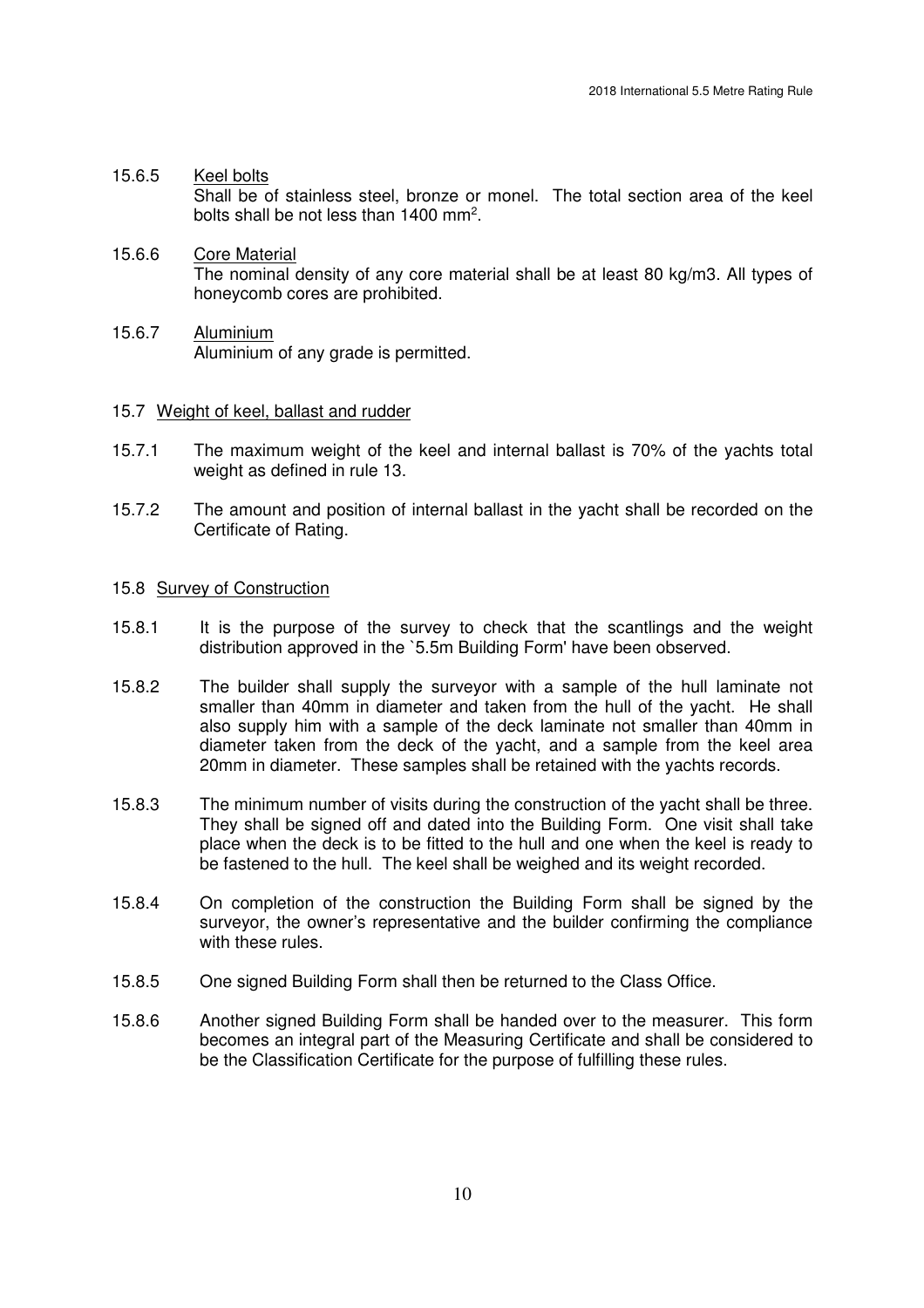#### 16. **SAILS AND SAIL PLAN** (see also 1986 IYRU Sail Measurement Instructions)

- 16.1 The measured sail area S is the sum of the areas of the mainsail and of the largest headsail. No headsail shall be less than 80 per cent of the foretriangle for measurement purposes.
- 16.2 Notwithstanding the requirements of the 1986 IYRU Sail Measurement Instructions sails may be made of non-woven material and the reinforcement may be of any size.
- 16.3 If any device of any material is used which increases the area of the sail beyond its area measured in accordance with these rules, this additional area shall be added to the area of the sail for the rating.
- 16.4 Double luffed sails are prohibited, except headsails in accordance with rule 17.
- 16.5 On a loose footed mainsail the distance between the head point and the midpoint of the foot is not permitted to be more than 106 per cent of the luff of the mainsail.
- 16.6 The class insignia, national letters and sail numbers shall be placed on the mainsail and spinnaker as laid down in the Racing Rules of Sailing. They shall be of the following minimum dimensions:

| Height                | 400mm                                |
|-----------------------|--------------------------------------|
| Width                 | 260mm (except number 1 and letter I) |
| <b>Thickness</b>      | 50 <sub>mm</sub>                     |
| Minimum space between |                                      |
| letter and numbers    | 80 <sub>mm</sub>                     |

- 16.7 The height of sail plan shall not exceed 11.100m. It shall be measured from the sheer as defined in ERS 2017-2020 D.1.3 to the upper limit point.
- 16.8 The base of the fore triangle shall not exceed 50 per cent of the square root of the area of the sail plan. A limitation mark shall be painted on the deck with its aft edge at the inboard end of the fore triangle. A stop shall be fitted to prevent the mast being moved abaft of this point.

#### **17. FORETRIANGLE AND HEADSAIL**

- 17.1 The height of the foretriangle shall not exceed 8.880m above the sheer (at covering board) as defined in ERS D.1.3, perpendicular to the foreside of the mast.
- 17.2 The maximum height of the foretriangle on the mast and the forward ending of the foretriangle on the deck shall be the points where the extension of the inboard side of the forestay cuts the mast and the deck. A forestay shall be fitted.
- 17.3 The "head" of the jib is defined as the higher of: the bearing point of the cringle or, the point at which the sail is 90mm wide, measured perpendicular to the luff.
- 17.4 The "tack" shall be the bearing point of the cringle in the luff wire. When the cringle is positioned within the tack, the measurement point shall be the intersecting point of the luff and foot or its extensions.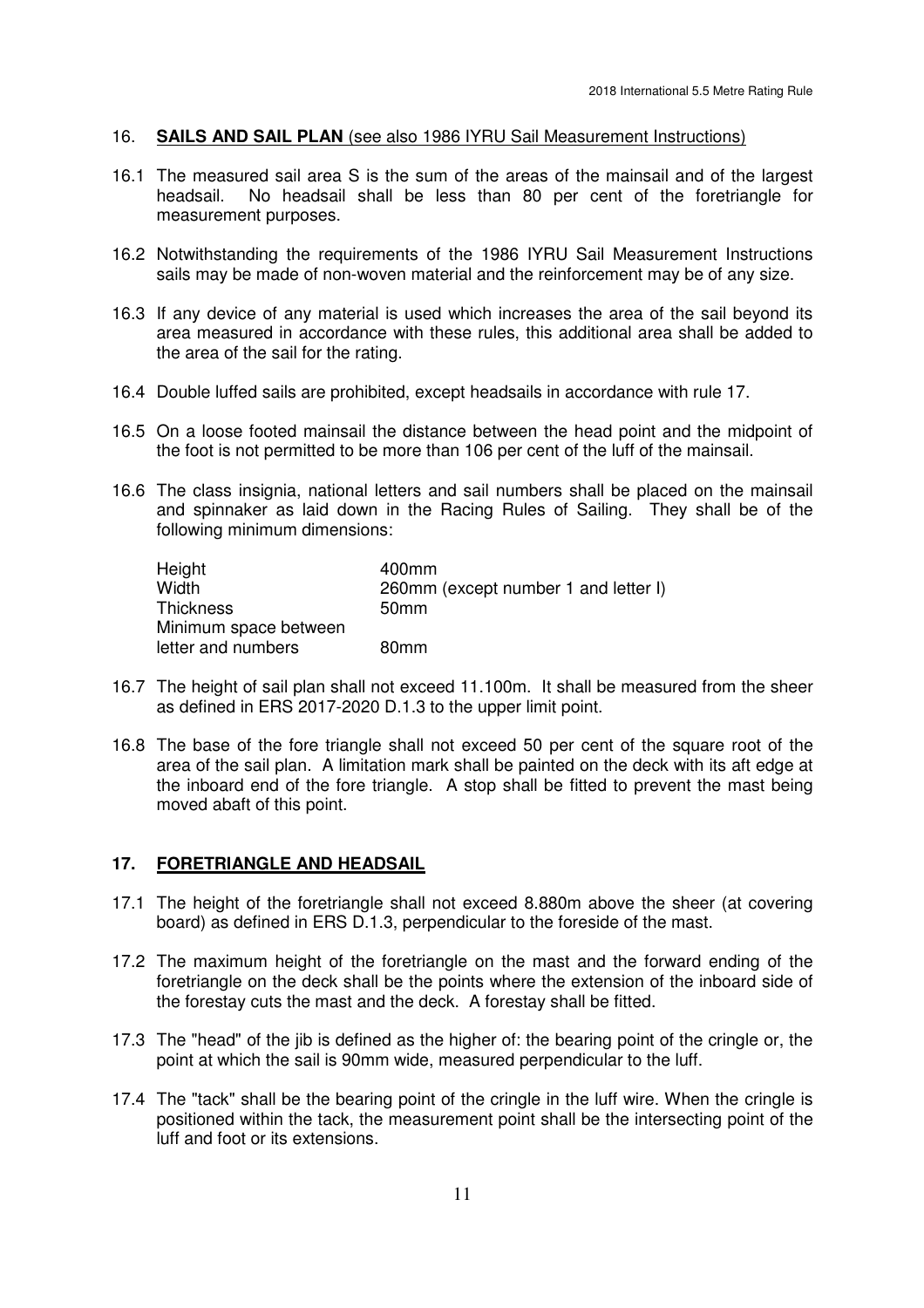- 17.5 The area of the largest headsail shall be taken as the length of the luff multiplied by half the perpendicular distance from the clew to the forward side of the luff, measured with tension on the line of measurement just to remove wrinkles across the line of measurement.
- 17.6 The foresail luff may envelope the forestay providing that the sail can be set and removed without detaching the forestay. The luff rope, which shall be of wire not less than 3mm diameter or any other non-stretchable material which shall be firmly attached to the sail. (Note: the use of shackles does not constitute "firmly attached"). (see also rule 16).
- 17.7 A clew board is permitted but a club foot, battens in the foot, headboard or yard are prohibited.
- 17.8 Not more than three battens are permitted in the leech and where fitted, shall divide the leech into equal parts with a tolerance of ±50mm. The length of the two lower battens shall not exceed 700mm.
- 17.9 The foresail shall be triangular, except as provided for in this class rule. The leech of the sail shall be contained in a straight line from the clew point to the tip point at which the sail is 90mm wide measured perpendicular to the luff.
- 17.10 The foot shall not fall outside an arc scribed from a point on the luff three metres below the head, the radius of which is the length from that point to the tack.
- 17.11 The greatest dimension of the clewboard or other non-sail material shall not exceed 250mm.



This amends IYRU Sail Measurement Instructions 1986.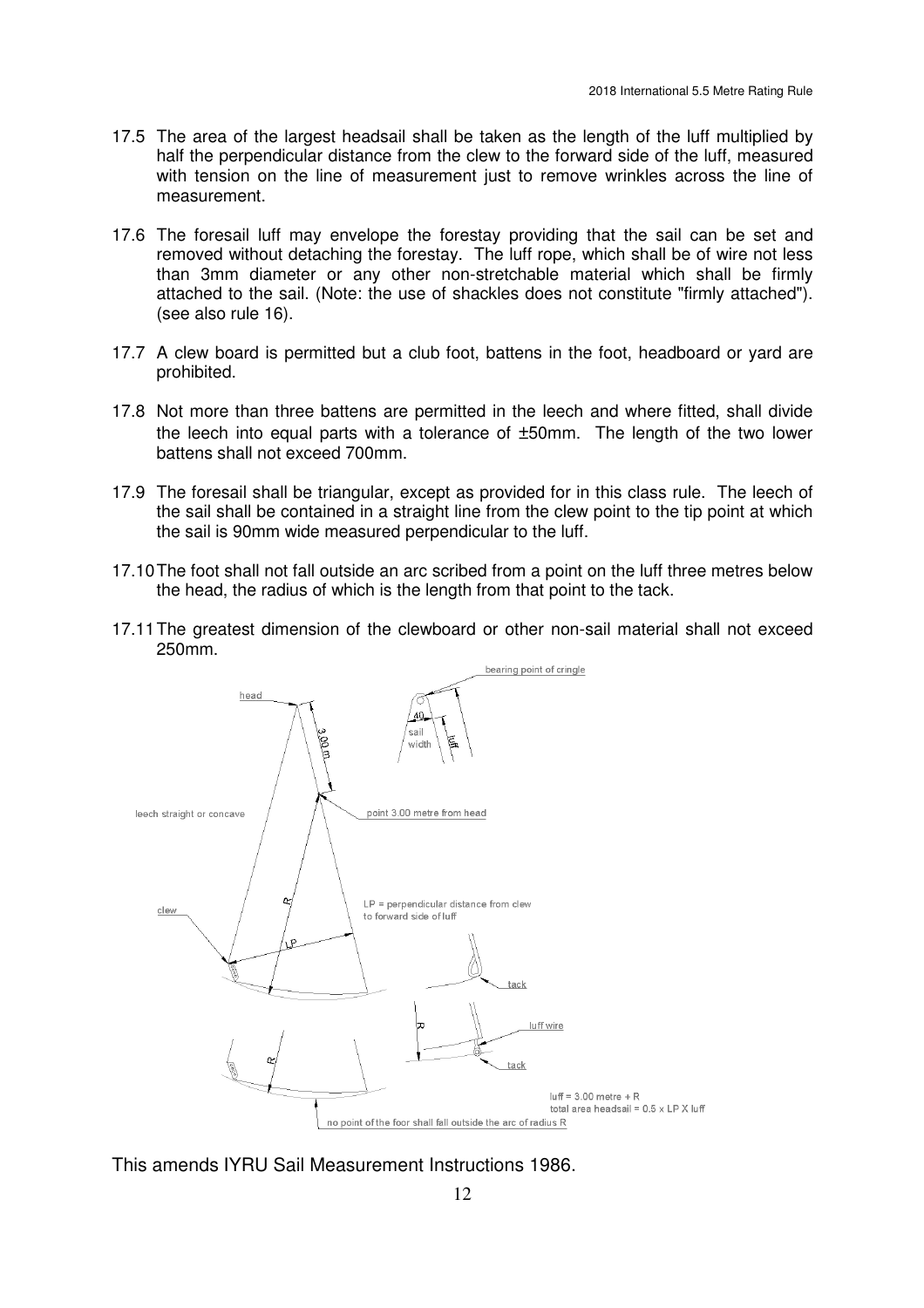#### **18. MAINSAIL**

- 18.1 The area of the mainsail shall be taken as the length of the luff multiplied by the length of the foot divided by two.
- 18.2 The length of the luff (H) shall be the distance from the lower limit point to the upper limit point. The limit points are the inner sides of the relevant measurement bands. The boom shall not be capable of being moved below the lower limit point. The head on the mainsail shall not be capable to being moved above the upper limit point. The lower limit point shall not be above 850mm, nor below 500mm from the shear (as defined in ERS D.1.2).
- 18.3 The length of the foot shall be the distance from the inner edge of the measurement band at the boom end along the top of boom to the aft side of the mast excluding the track or jackstay; but if there is a groove in the mast for the sail, to the foreside of the groove or 16mm, whichever is the lesser. The cross-width of mainsail from the midpoint of the leech to the nearest point of the luff shall not exceed 62 per cent of the length of the foot and at three quarters of the leech shall not exceed 36 per cent. Hollows in the leech in way of the measurement points shall be bridged and the leech between the upper batten and aft corner of the headboard or lower batten and clew shall not lie more than 25mm outside a straight line between these points.
- 18.4 The greatest extension of the mainsail at the widest part of the headboard from the forward side of the bolt rope or its extension measured perpendicular to the mast shall not exceed 150mm.
- 18.5 Not more than four battens are permitted in the leech, and they shall divide the leech into equal parts with a tolerance of +/-50mm. The length of the top batten is not restricted but the curve of the leech, determined by the head, foot and the two girth measurements, shall at no point become concave. The length of the lower battens shall not exceed 1000mm.
- 18.6 The measurement from the head point to the centre of the batten at the intersection with the luff shall not be greater than 150mm more than the measurement of the head point to the centre of the top batten at the point of intersection with the leech.

#### **19. SPINNAKER**

- 19.1 A spinnaker shall be symmetrical about its vertical centre line and shall not embody any device capable of altering its shape.The luff and leech shall be of equal length. The maximum lengths of luff or leech shall not exceed the height of the fore triangle.
- 19.2 The breadth of half the foot, when folded tack to clew, shall not exceed the base of the foretriangle multiplied by 1.25.
- 19.3 When a spinnaker is folded tack to clew and luff to leech the width at the point halfway down the periphery of the fold to a point halfway down the leech shall not be less than 75 per cent of the length from the clew to the end of the centre line at the foot.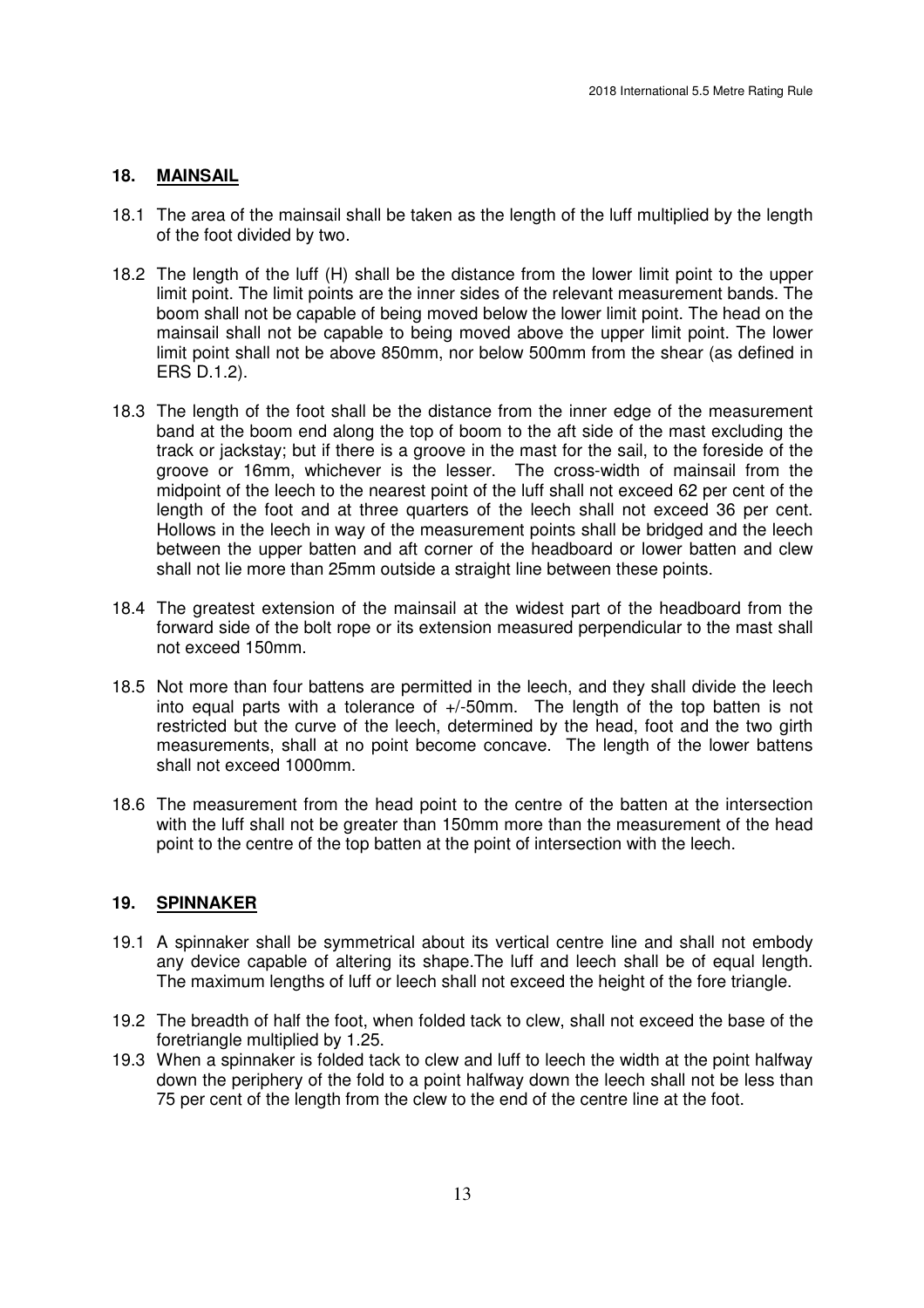- 19.4 All spinnakers shall be taped along the luff, leech and the foot with a non-stretch tape and the measurements shall be taken along the tapes. Alternatively a check wire shall be fitted.
- 19.5 A minimum spinnaker shall have the same dimensions as stated above except that the breadth of half the foot, when folded tack to clew, shall not exceed the base of the foretriangle.
- 19.6 Headboards are prohibited in spinnakers.
- 19.7 The spinnaker shall be suspended from a point not more than 100mm above the forestay and not more than 30mm from the surface of the mast.

#### **20. SPINNAKER POLE**

 The length of the pole from the centreline on the forward side of the mast to the bearing point in the eye at the outer end of the pole shall not exceed the length of the base of the fore triangle. For the measurement purpose, the pole is held horizontal and in compression.



#### **21. MAST**

- 21.1 The mast shall be of constant section from the heel to a point not less than 6.000m above the covering board. This section shall have a minimum forward and aft measurement of 125mm excluding external tracks and minimum athwartships measurement of 75mm. There shall be no hollows in the surface of the mast excluding those created by fittings or local weld distortion.
- 21.2 Permanently bent masts, rotating masts, moveable tracks, and similar contrivances are prohibited. For the purpose of the rule a permanent set not exceeding 50 mm between the upper and lower measurement bands is permitted.
- 21.3 A fully rigged mast shall have a tip weight of not less than 16kg when measured as follows:
	- Halyards and the spinnaker pole lift shall be in a fully hoisted position and the mast shall be horizontal;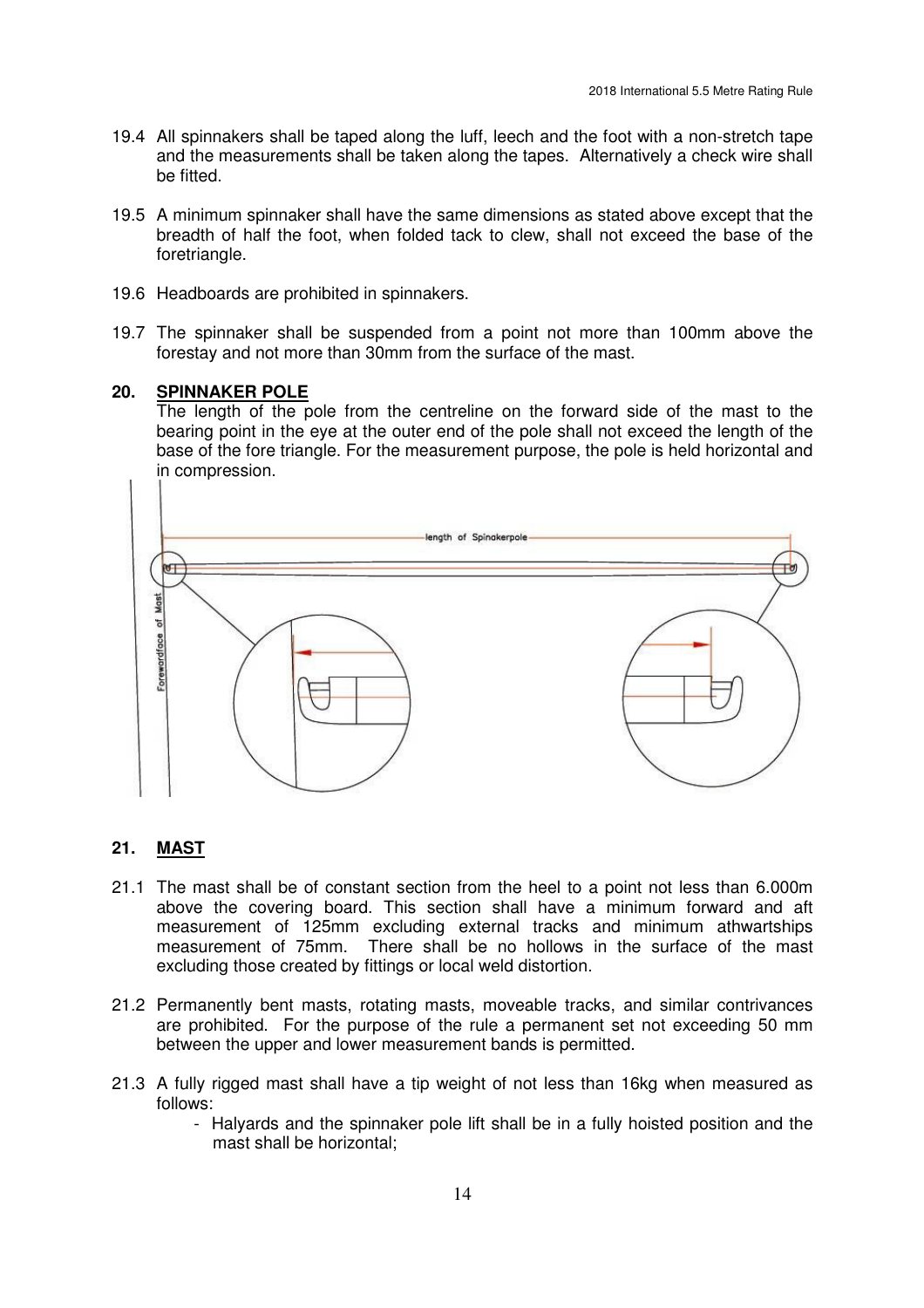- The mast with standing rigging secured along the mast, shall be supported at deck level on a suitable pivot;
- The scale reading of the tip weight shall be taken at the lower edge to the upper measurement band;
- The mast head fly, if any, shall be removed.

# **22. BOOM**

 The boom shall nowhere be deeper than 152mm including track or less than 38mm wide. This restriction does not apply within 450mm of the mast. The top of the boom to which the sail is fastened shall be constructed straight and shall not be mechanically bent.

# **23. MEASUREMENT AND SIGHTING**

- 23.1 Yachts shall be measured by an official measurer of the International Class Association or a National Authority.
- 23.2 Visible marks on the hull are to be placed at all points of measurement in accordance with the following definitions and diagrams:
- 23.2.1 **Waterline marks L** at the ends of the waterline. The marks shall be rectangular not less than 10mm wide and 100mm long in a transverse plane at right angles to the waterline ending and as close to the centre line of the vessel as possible. In the case that the uppermost part of the rudder will be above the waterline, it is recommended to add a supplementary measurement mark, ie, a horizontal bar on the rudder blade, showing by the exact level of the waterline.
- 23.2.2 **Upper length marks L**<sub>1</sub> on the fore part of the stem and aft part of the counter. The marks shall be rectangular not less than 10mm wide and 100mm long in a transverse plane at right angles to the waterline and as close to the centre line of the vessel as possible. The marks shall be fixed so that their outer edges are at heights of 82.5mm above L.W.L.
- 23.2.3 **Overhang girth marks 0** at bow shall be fixed so that their centres are vertically above the outer edges of the  $L_1$  marks and at a height of 275mm above the  $L_1$ marks. The marks shall be round marks 10mm in diameter or square with counter sunk raised-head screws in the centre.
- 23.2.4 **Overhang girth marks 0** at stern on the edge of, or close below, the covering board (sheerline), one on each side of the yacht, centred vertically above the outer edges of the  $L_1$  marks. The marks shall be round marks 10mm in diameter or square with counter sunk raised-head screws in the centre.

The girths are the shortest distances between the marks as defined above.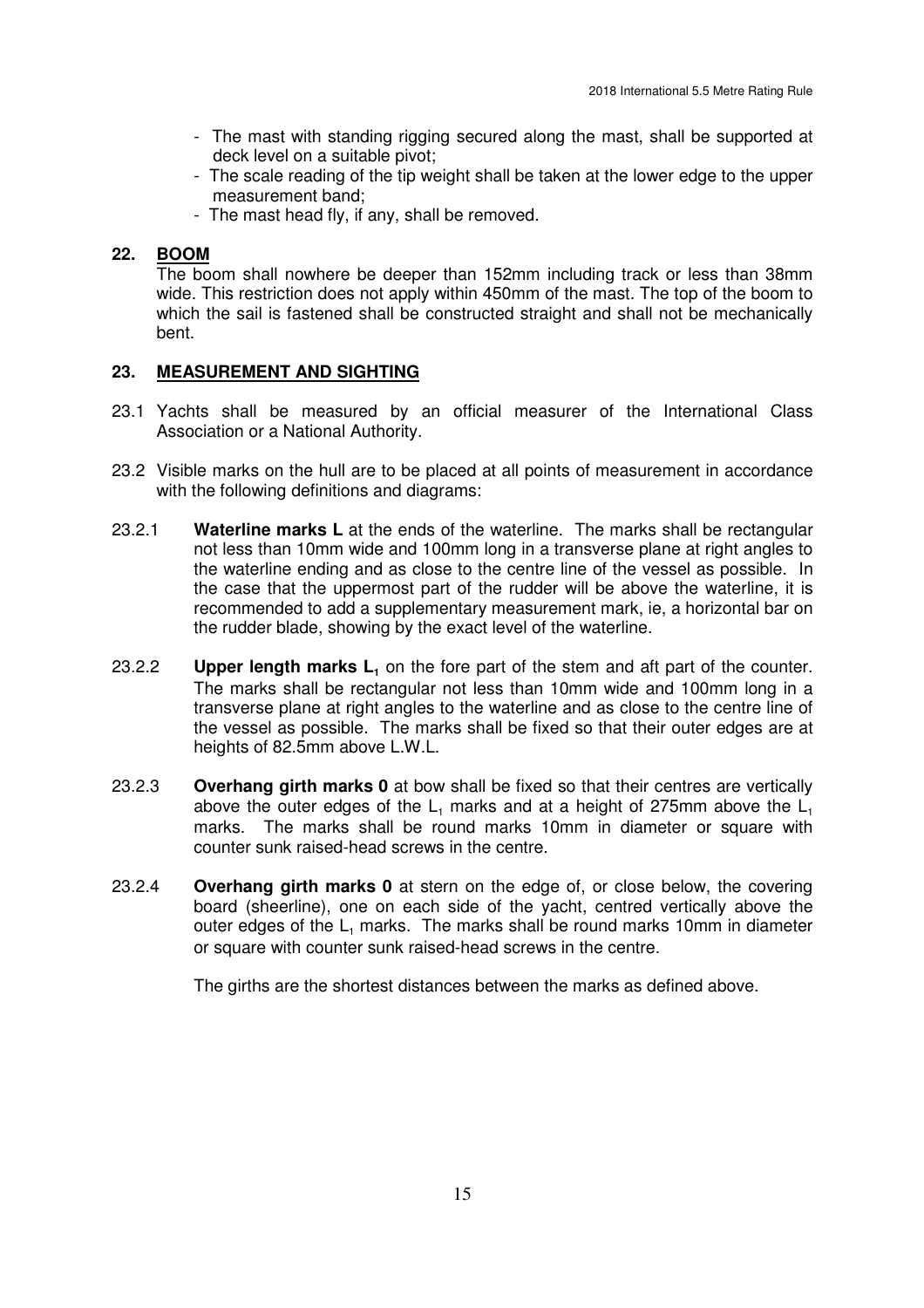

23.2.5 **Immersion marks I**, in accordance with the diagram, on both sides of the yacht shall be midway between the girth stations with the bottom corners just touching the waterline. When measured in fresh water additional I marks are to be placed according to its different specific gravity.



The height of the triangle in the **vertical plane** shall be not more than 50mm

- 23.3 Before the official measurer measures a yacht the marks must have been provisionally placed as close as possible to the defined positions by the owner's representative (i.e. the designer or builder). The owner's representative shall furnish the measurer with a certificate showing the difference in the immersed length and freeboard in salt water of a specific gravity of 1.025 and fresh water of a specific gravity of 1.000. The measurement marks shall be fixed for immersion in salt water with additional L marks for immersion in fresh water and additional triangles shall be cut in the I mark as indicated. The measurer shall measure the distance between the fresh water and salt water length marks so placed, and check that it agrees with the difference recorded on the certificate furnished to him by the designer or builder.
- 23.4 The measurer having certified the correct position of all marks and taken all measurements ashore, is only required to test the position of the marks by sighting when the vessel is put afloat. For the purpose of establishing flotation and displacement the yacht shall be complete in its structure. It shall have on board, mast with rigging, boom, spinnaker pole, all winches and fixed fittings. The anchor and chain shall not be on board for weighing and flotation. The measurer shall satisfy himself that the mast is at the aft permissible extremity of J and is not raking forward of vertical and that the boom and spinnaker pole are in their normal positions. Slings and/or lifting attachments shall be provided but shall not be included in the weight.
- 23.5 With the yacht in measurement trim the measurer shall test that the outer edge of the waterline marks 'L' do not fall below the length immersed and shall observe that the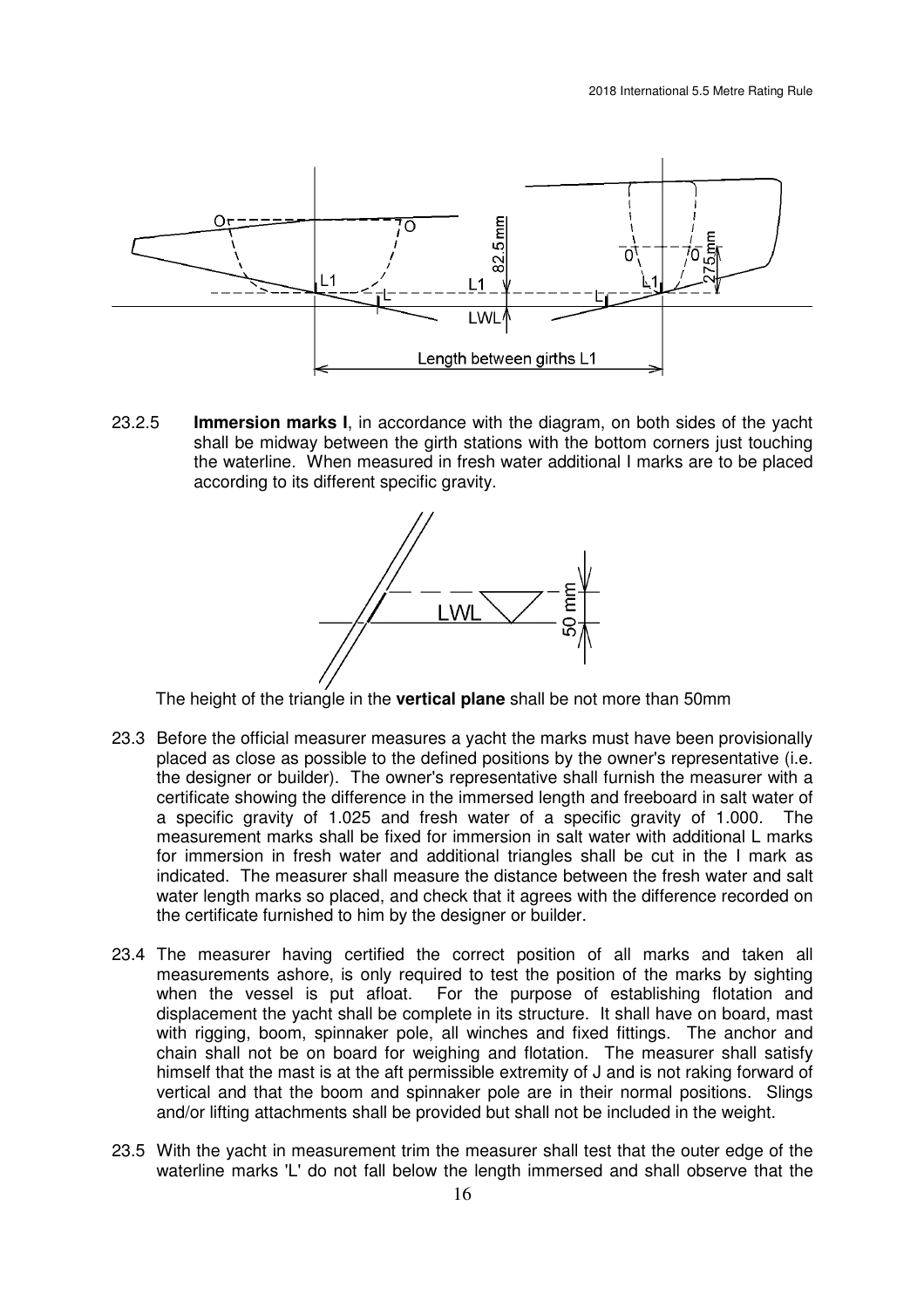lower corners of the 'I' marks just touch the water or may be just free, in which case the outer edge of the 'L' marks and the lower corner of the 'I' marks shall not be more than 5mm above the water.

23.6 The top of the 'I' marks shall not be immersed when the yacht is floating level in racing trim, with all persons and additional equipment not specified for purposes of measurement on board. Re-checking may be requested at any time.

# **24. [Spare]**

# **25. CERTIFICATE OF RATING**

- 25.1 As soon as a yacht has been measured and a Classification Certificate has been issued, the measurer shall send the Measurement Form to the National Authority which shall issue a Certificate of Rating to be effective from the date of completion of measurement.
- 25.2 Only one valid Certificate of Rating with only one set of maximum sail dimensions, shall be issued by any National Authority to any one yacht at any time. All National Authorities shall use a common format of Measurement Form and Certificate of Rating similar to that issued with these rules.
- 25.3 If from any peculiarity in the construction of the yacht, or other cause, the measurer is of the opinion that the rule will not rate the yacht fairly, or that in any respect she does not comply with the requirements of these rules, he shall report the circumstances to the National Authority who after due enquiry shall award such Certificate of Rating as they may consider equitable and the measurement shall be deemed incomplete until this has been done.

# **26. OBLIGATIONS OF OWNER RESPECTING CERTIFICATE**

- 26.1 The Certificate of Rating shall cease to be valid under any of the following circumstances:
- 26.1.1 At change of ownership, new Certificate of Rating shall be issued only if the owner or his representative certify that no alterations to the yacht have been made which affect her rating or the scantlings and the yacht has been re-weighed in accordance with Rule 13.
- 26.1.2 If any alteration is made which, in any way, reduces the scantlings. A new Certificate of Rating shall be issued only if the international measurer certifies that the alteration, if incorporated when the yacht was built, would not have caused her original Classification Certificate to have been withheld.
- 26.1.3 If the amount or position of the inside ballast is altered from that shown on the Certificate of Rating.
- 26.1.4 If any dimension measured for rating, except freeboard, is found to exceed the measurement stated on the Certificate of Rating.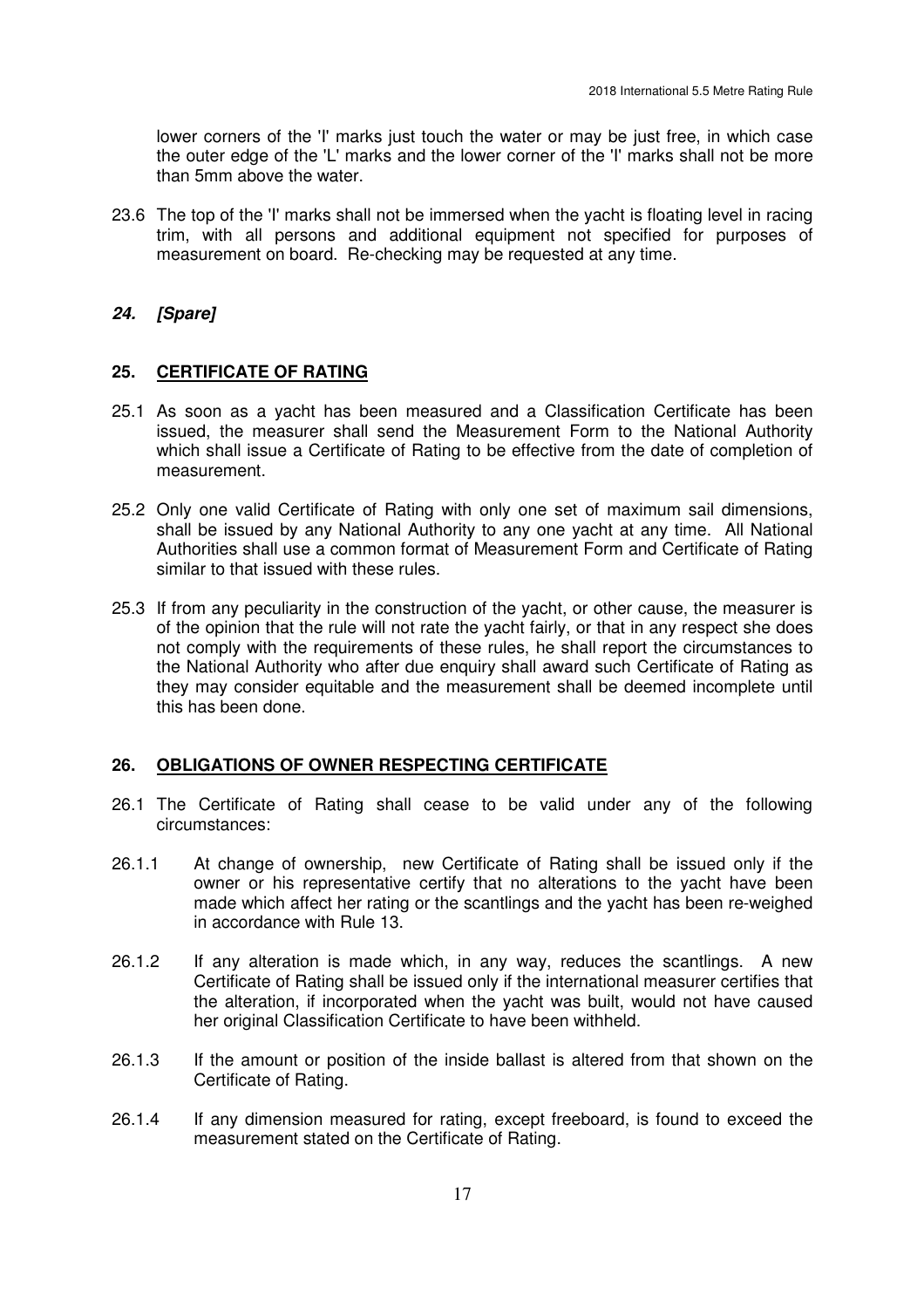- 26.1.5 If any alteration is made so as to alter the beam or girth or girth difference, or the length of any spar or spars, as respectively measured for rating, or if the sail plan is altered.
- 26.1.6 If one or both outer edges of the waterline length marks where they intersect the profile fall below the water level when the yacht is lying in smooth water in measurement trim.
- 26.1.7 If any length or girth or immersion mark is moved from its position.
- 26.1.8 If the fittings do not comply with the rules.
- 26.2 In any such cases the owner or his representative shall forthwith notify in writing the invalidity of the Certificate of Rating to the National Authority. A new or re-dated Certificate of Rating shall afterwards be issued, to be in force from the completion of remeasurement by an official measurer, or from the date the Certificate of Rating expires under clause (a).
- 26.3 The owner or his representative should ascertain from time to time by inspection of the marks, whether the immersion of the yacht has from any cause whatever become such as to render the Certificate of Rating invalid.

# **27. INTERNATIONAL CLASS FEE**

- 27.1 The International Class Fee (ICF) shall be paid to World Sailing which shall issue a World Sailing plaque as a receipt for all boats first certificated after 1st January 2003. The amount of the ICF shall be revised annually by the World Sailing in consultation with the International 5.5 Metre Association.
- 27.2 The World Sailing plaque shall be affixed to the forward side of the aft edge of the cockpit in the vicinity of the tiller in a clearly visible position. The number shall be recorded on the measurement certificate.
- 27.3 All sails first measured after 1st January 1997 shall have an official Class Royalty Sail Label affixed to the sail. Sail royalty labels shall be purchased from the International Class Association at a cost of EUR 20 per sail.

#### **28. INSPECTION TO BE PERMITTED BY OWNER**

 Every owner sailing under these rules shall permit all reasonable inspection by or on behalf of the national authority, and shall afford all reasonable facility to carry out such inspection in regard to measurements, marks, fittings, and such other matters as fall within the scope of a measurer's duty.

#### **29. WEIGHT AND STOWAGE OF EQUIPMENT TO BE CARRIED**

- 29.1 One anchor and chain, if attached, minimum weight 11kg, maximum weight 13kg.
- 29.2 Warp, minimum diameter 9mm, length 30m
- 29.3 Only these items together with not less than one bilge pump (which is compulsory) and up to 15kg of loose equipment may be carried in the cockpit area.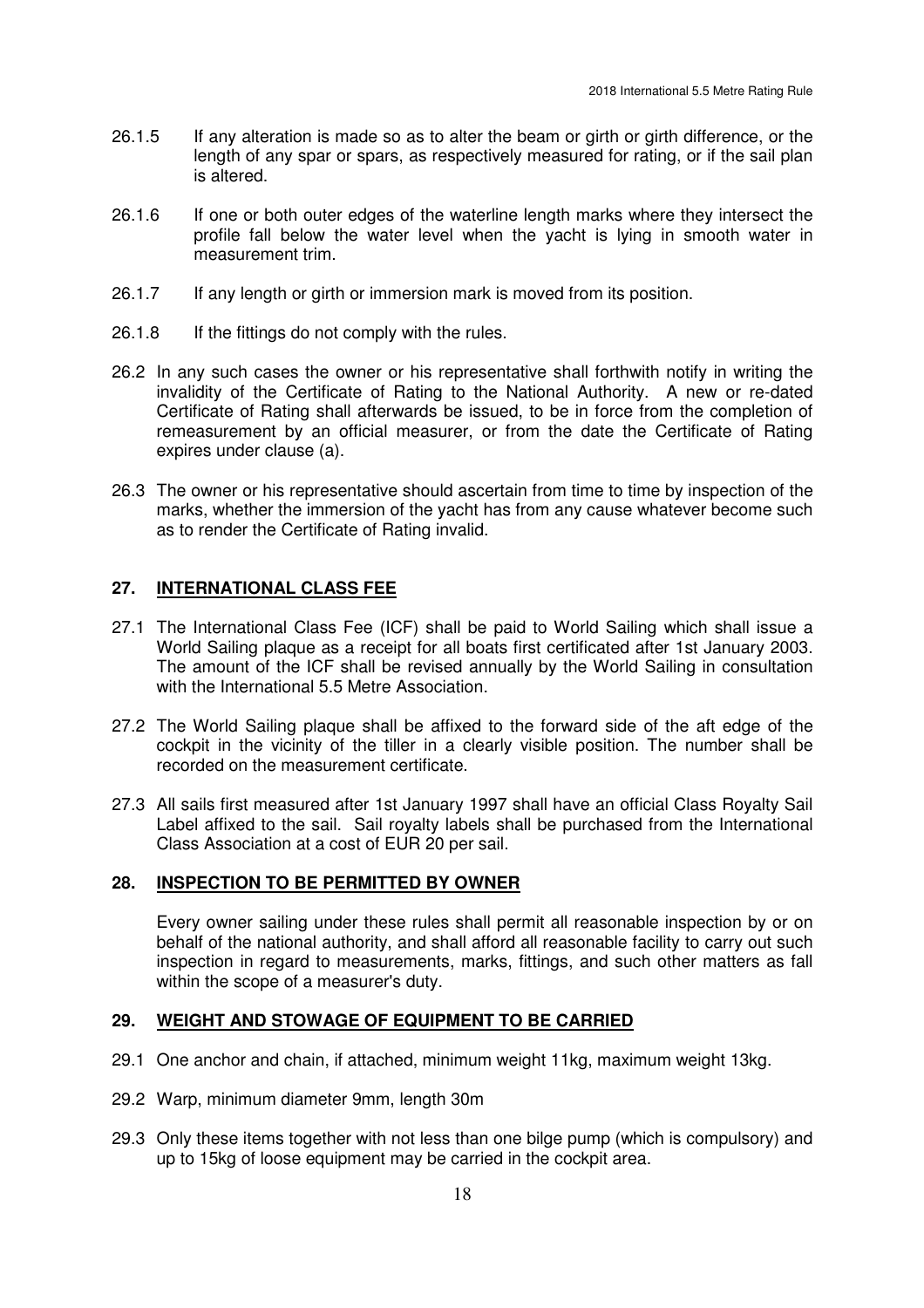#### **30. PROHIBITIONS**

 The use of any apparatus or contrivance outboard or extending outboard and attached to the spars or rigging the purpose of which is or may be to support or assist in supporting a member of the crew outboard or partially outboard is prohibited. If any arrangement for supporting the crew when hiking necessitates any fastening to be undone in order to disengage the crew from the boat then there shall be not more than one such fastening and it shall be capable of instant release under tension.

#### **31. NUMBER OF PERSONS ON BOARD**

The number of persons on board shall not exceed three.

#### **32. ELECTRONICS AND ELECTRICALS**

- 32.1 Electronics and electricals are permitted but they shall not be used to provide information from third parties nor to correlate true wind speed and direction or true boat speed (VMG).
- 32.2 Regardless of rule 32.1, VHF radio transceivers shall only be used to communicate with the race committee or in emergency situations provided National Radio Rules allow VHF radios on board.

#### **33. DEFINITION OF BOAT : CLASSIC, EVOLUTION AND MODERN**

33.1 The fleet shall be divided by age of boat into three classes named Classic, Evolution and Modern, as follows :

# **33.2 Classic boats :**

- 33.2.1 First certificate issued before 01.01.1970.
- 33.2.2 Hull changes (conversions) are not allowed. Those made before the approval of these rules may remain. Hull changes are allowed only if the purpose is to restore the yacht to it's design before 1970.
- 33.2.3 Cockpit : it is allowed to transform the cockpit to render it watertight, following rule 15.5.5 and 15.5.6.
- 33.2.4 Mast tube : aluminium or wood. Carbon fiber tubes are prohibited, but, mast sections dimensions of the current rules could be applicable.
- 33.2.5 Sails material : kevlar or high tech sails are allowed.
- 33.2.6 Keel: no alterations to the keel shape are allowed.
- 33.2.7 Winglets : no allowed
- 33.2.8 Rudder : it is not allowed to fit a separate rudder to a Classic Yacht.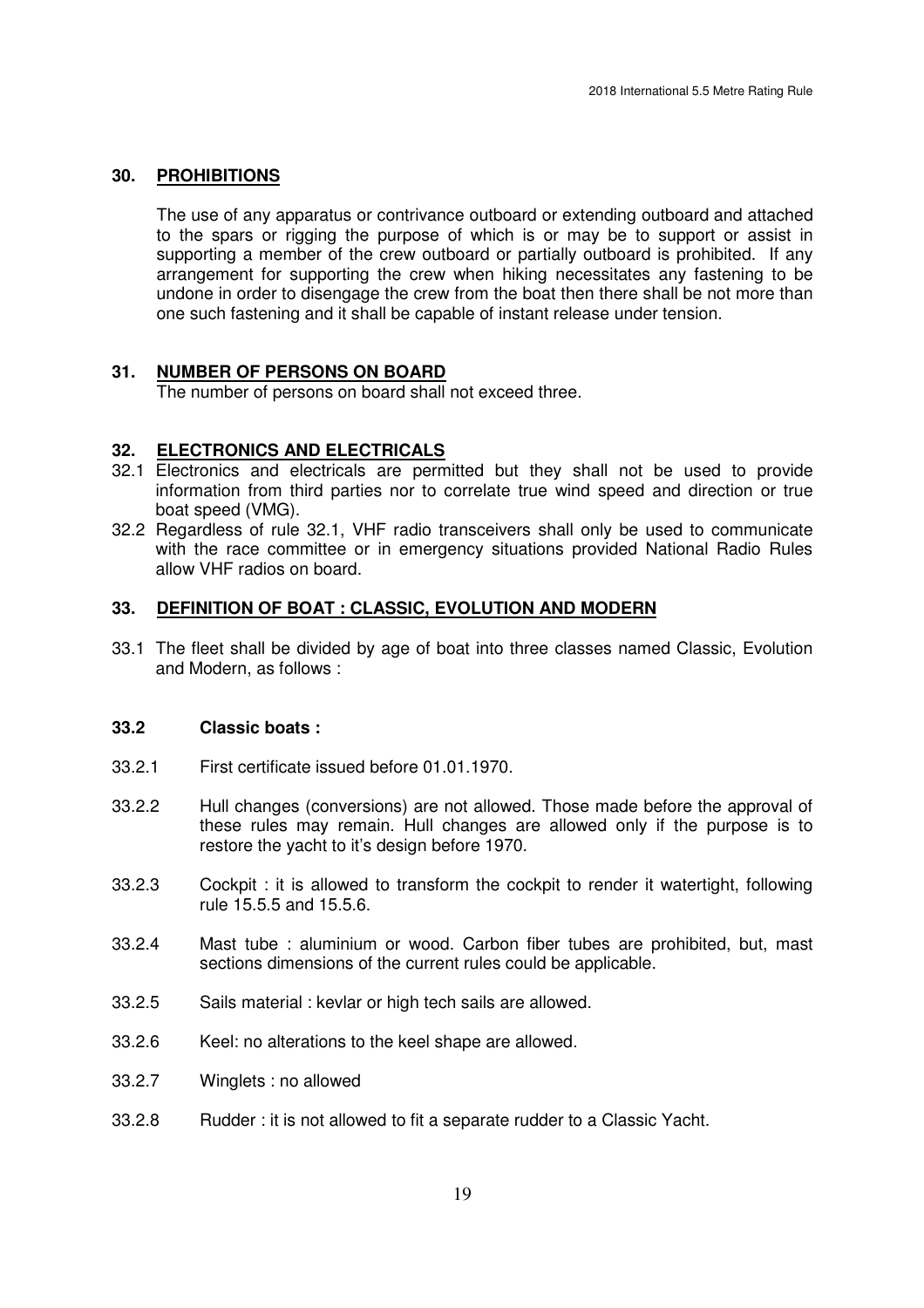- 33.2.9 Any "violation" to the previously mentionned limits will automatically switch the boat from the Classic to the Evolution class. The already existing transformations (made before 01.03.02) are not concerned by the above mentioned rules and the boat may stay in the Classic class.
- 33.2.10 Regardless of the alteration, the Classic boats shall fulfill the most up-to-dated 5.5mIC general Rating Rules.
- 33.2.11 Tolerance on the Displacement: the Classic boats are permitted to have a tolerance of +2.0% on the actual weight relative to the weight stated in the original certificate, but for measurement purpose, the displacement D in the rating formula must remain as on the original certificate. In the case of a boat whose displacement on the original certificate is already at the maximum permitted 2050kg (2.00m3), it is permitted to apply the same tolerance, that is to 2'091kg.
- 33.2.12 Tolerance on the Rating calculation: the Classic boats may have an increased sail area in order to measure 5.52 metre instead of 5.5 metre. For this purpose, the rating calculation shall incorporate the lengths, girths and displacements values from the original certificate.
- 33.2.13 Tolerances on the measurement which do not affect the formula, like the draft and the freeboards, the following applies: if the extra-draft and insufficient freeboard of an aged boat is due to an extra-weight; and if that boat has been correctly measured once (original certificate); and if there has been no modifications or alterations of the hull and appendages, it shall be accepted like this.

 This tolerance means that the boat gets new flotation marks and must float according to those new marks.

# **33.3 Evolution boats :**

- 33.3.1 A yacht belongs to the Evolution class when her first certificate was issued between 01.01.1970 and 01.01.1994.
- 33.3.2 Modifications to the hull that may alter any of the dimensions on the last measurement certificate shall be approved by the class technical committee and World Sailing.
- 33.3.3 Cockpit: it is allowed to transform the cockpit to render it watertight, following rule 15.5.5 and 15.5.6.
- 33.3.4 Mast tube : current rating rules are applicable.
- 33.3.5 Keel : current rating rules are applicable.
- 33.3.6 Winglets : current rating rules are applicable.
- 33.3.7 Rudder : current rating rules are applicable.
- 33.3.8 Limit to transformations of the Evolution boats : if more than two of the above allowed transformations are established, the boat will automatically be switched